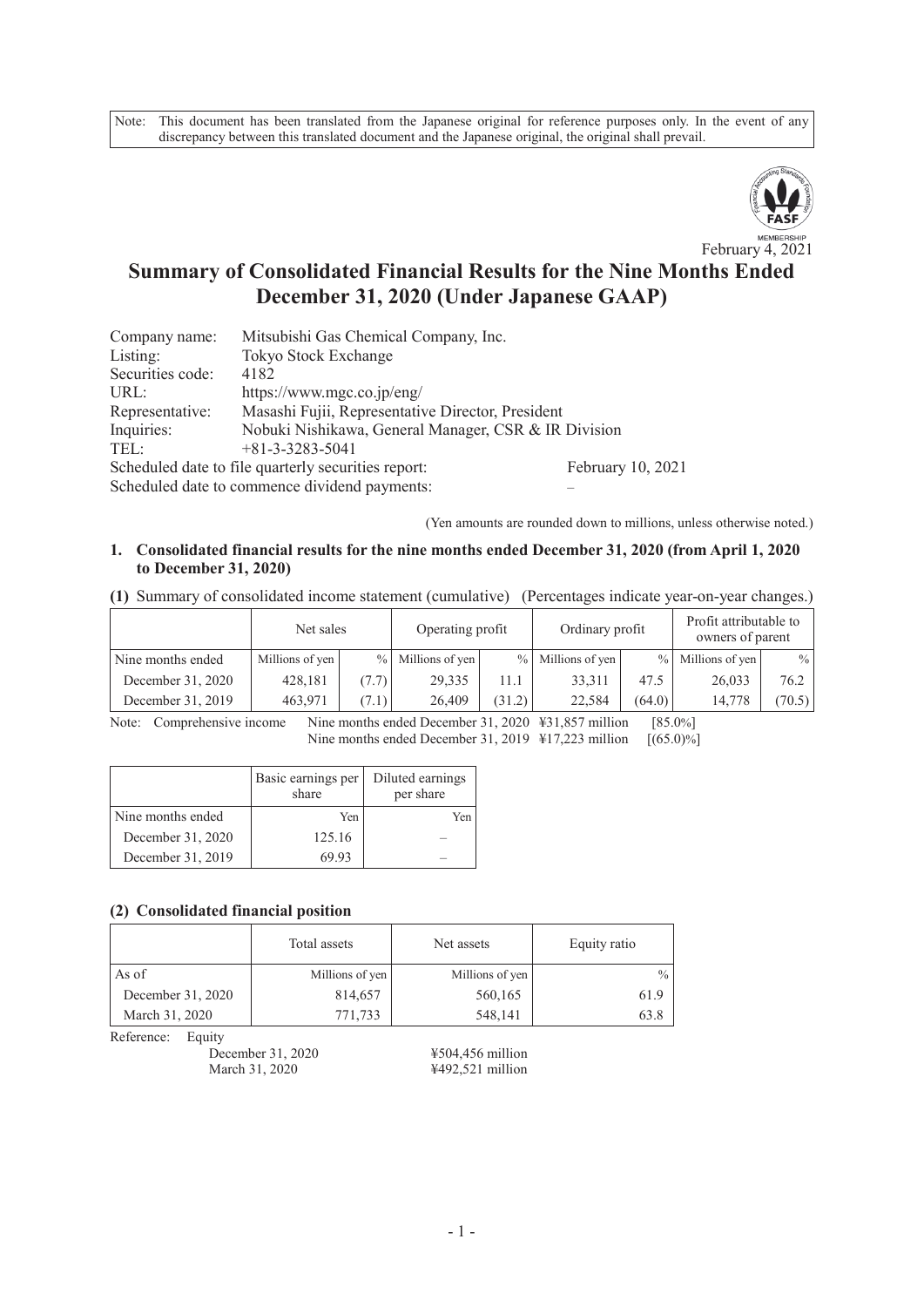## **2. Dividends**

|                                                 |                   | Annual dividend        |                       |                 |       |  |  |
|-------------------------------------------------|-------------------|------------------------|-----------------------|-----------------|-------|--|--|
|                                                 | First quarter-end | Second quarter-<br>end | Third quarter-<br>end | Fiscal year-end | Total |  |  |
|                                                 | Yen               | Yen                    | Yen                   | Yen             | Yen   |  |  |
| Fiscal year ended<br>March 31, 2020             |                   | 35.00                  |                       | 35.00           | 70.00 |  |  |
| Fiscal year ending<br>March 31, 2021            |                   | 35.00                  |                       |                 |       |  |  |
| Fiscal year ending<br>March 31, 2021 (Forecast) |                   |                        |                       | 35.00           | 70.00 |  |  |

(Note) Revisions to the forecast most recently announced: None

## **3. Consolidated business forecasts for the fiscal year ending March 31, 2021 (from April 1, 2020 to March 31, 2021)**

(Percentages indicate year-on-year changes.)

|                                      | Net sales          |               | Operating profit   |               | Ordinary profit    |               | Profit attributable to<br>owners of parent |               | Basic<br>earnings per<br>share |
|--------------------------------------|--------------------|---------------|--------------------|---------------|--------------------|---------------|--------------------------------------------|---------------|--------------------------------|
|                                      | Millions of<br>yen | $\frac{0}{0}$ | Millions of<br>yen | $\frac{0}{0}$ | Millions of<br>yen | $\frac{0}{0}$ | Millions of<br>yen                         | $\frac{0}{0}$ | Yen                            |
| Fiscal year ending<br>March 31, 2021 | 590,000            | (3.8)         | 36,000             | 5.1           | 40,000             | 28.5          | 30,000                                     | 41.8          | 144.23                         |

(Note) Revisions to the forecast most recently announced: Yes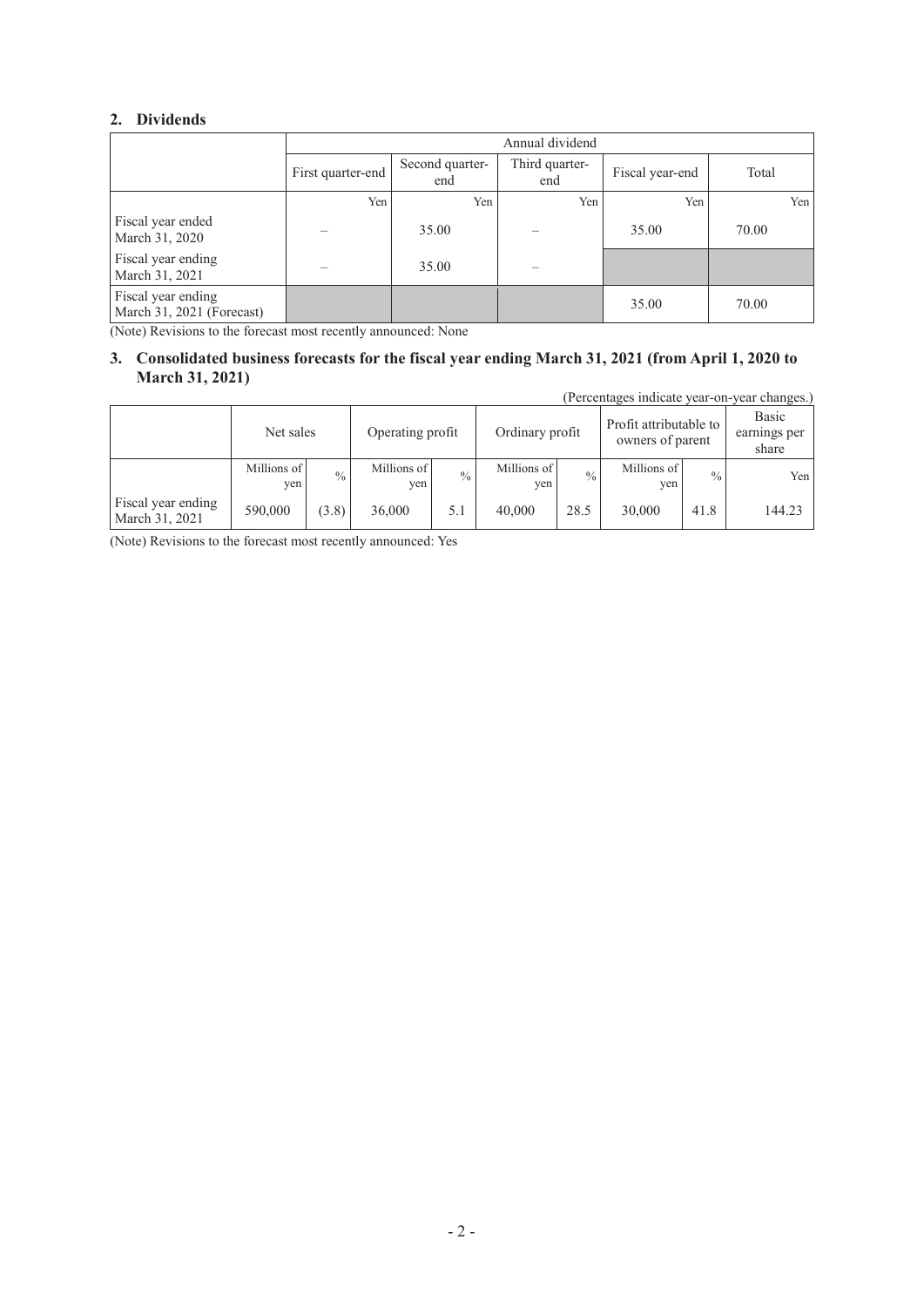## **\* Notes**

(1) Changes in significant subsidiaries during the period (changes in specified subsidiaries resulting in the change in scope of consolidation): Yes

Excluded: 2 companies (Company names: MGC MONTNEY HOLDINGS LTD., Tokyo Shokai, Ltd.)

- (2) Application of special accounting for preparing quarterly consolidated financial statements: None
- (3) Changes in accounting policies, changes in accounting estimates, and restatement
	- (i) Changes in accounting policies due to revisions to accounting standards and other regulations: None
	- (ii) Changes in accounting policies due to other reasons: None
	- (iii)Changes in accounting estimates: None
	- (iv) Restatement: None
- (4) Number of shares outstanding (common stock)
	- (i) Number of shares outstanding at term end (including treasury stock)

| As of December 31, 2020 | 225,739,199 |
|-------------------------|-------------|
| As of March 31, 2020    | 225,739,199 |

(ii) Number of shares of treasury stock at term-end

| As of December 31, 2020 |          |
|-------------------------|----------|
| As of March 31, 2020    | 17.758.7 |

(iii)Average number of shares (cumulative from the beginning of the fiscal year)

| Nine months ended December 31, 2020 | 208,001,258 |
|-------------------------------------|-------------|
| Nine months ended December 31, 2019 | 211,335,469 |

\* Quarterly financial results reports are exempt from audit conducted by certified public accountants or an audit corporation.

\* Proper use of earnings forecasts, and other special matters

(Caution concerning forward-looking statements)

Forecasts, etc., recorded in this document contain forward-looking statements that are based on management's estimates, assumptions and projections at the time of publication. A number of factors could cause actual results to differ materially from expectations.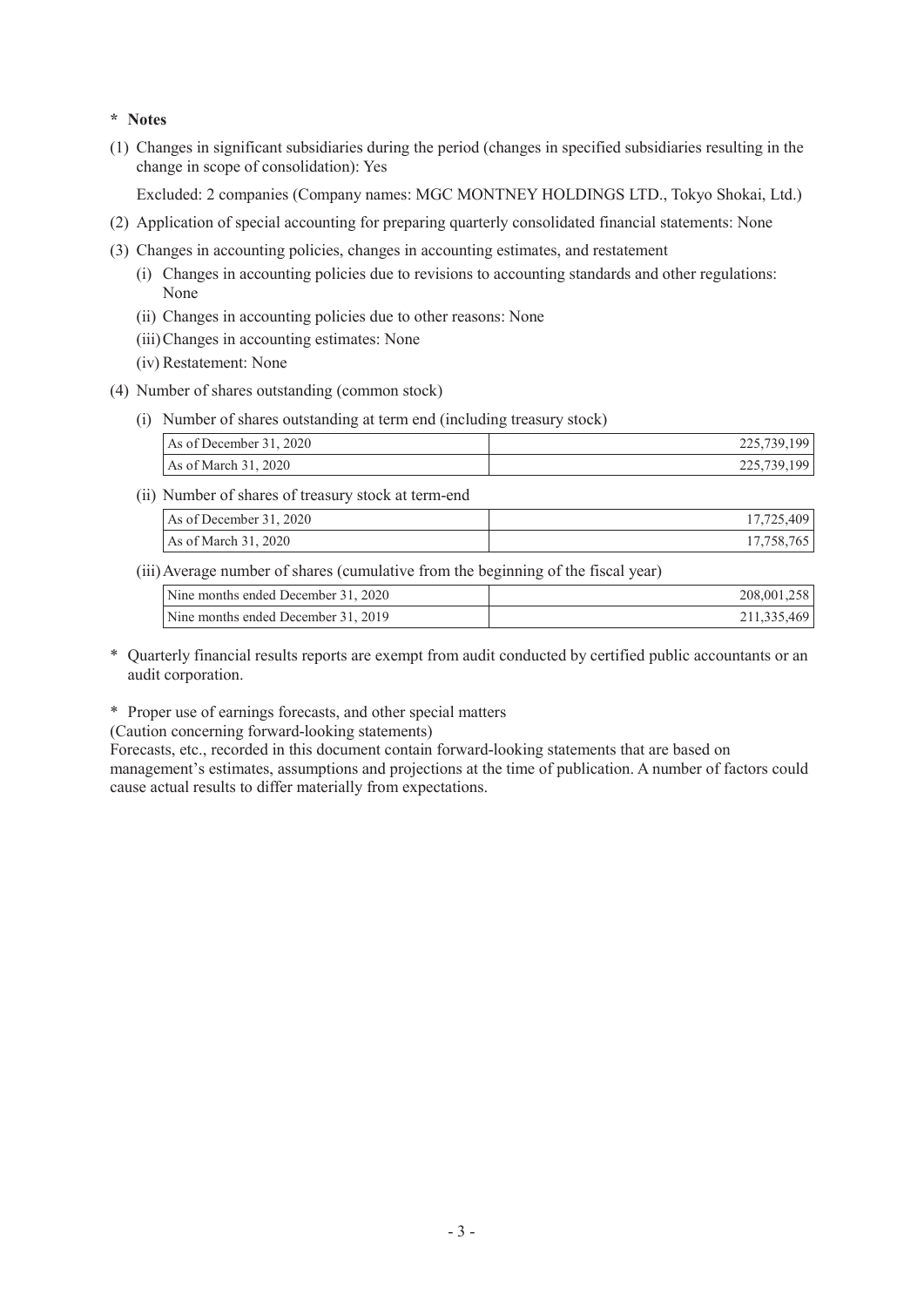|                                       |                    | As of March 31, 2020 As of December 31, 2020 |
|---------------------------------------|--------------------|----------------------------------------------|
| Assets                                |                    |                                              |
| Current assets                        |                    |                                              |
| Cash and deposits                     | 78, 227            | 107, 419                                     |
| Notes and accounts receivable - trade | 141, 279           | 149, 972                                     |
| Securities                            | 3,514              | $\mathbf{1}$                                 |
| Merchandise and finished goods        | 62, 359            | 60, 171                                      |
| Work in process                       | 13, 154            | 12,569                                       |
| Raw materials and supplies            | 39, 282            | 42, 319                                      |
| 0ther                                 | 21,975             | 21, 160                                      |
| Allowance for doubtful accounts       | $\triangle$ 1, 124 | $\triangle$ 841                              |
| Total current assets                  | 358,669            | 392, 772                                     |
| Non-current assets                    |                    |                                              |
| Property, plant and equipment         |                    |                                              |
| Buildings and structures, net         | 84, 339            | 90,885                                       |
| Machinery, equipment and vehicles,    | 81,079             | 79, 729                                      |
| net                                   |                    |                                              |
| Other, net                            | 74, 419            | 71,969                                       |
| Total property, plant and equipment   | 239, 838           | 242, 584                                     |
| Intangible assets                     |                    |                                              |
| Goodwill                              | 5,293              | 5,009                                        |
| Other                                 | 5,303              | 5, 277                                       |
| Total intangible assets               | 10,597             | 10,287                                       |
| Investments and other assets          |                    |                                              |
| Investment securities                 | 149, 158           | 154,087                                      |
| 0ther                                 | 14, 111            | 15, 467                                      |
| Allowance for doubtful accounts       | $\triangle 640$    | $\triangle$ 543                              |
| Total investments and other assets    | 162, 628           | 169, 011                                     |
| Total non-current assets              | 413,063            | 421,884                                      |
| Total assets                          | 771, 733           | 814, 657                                     |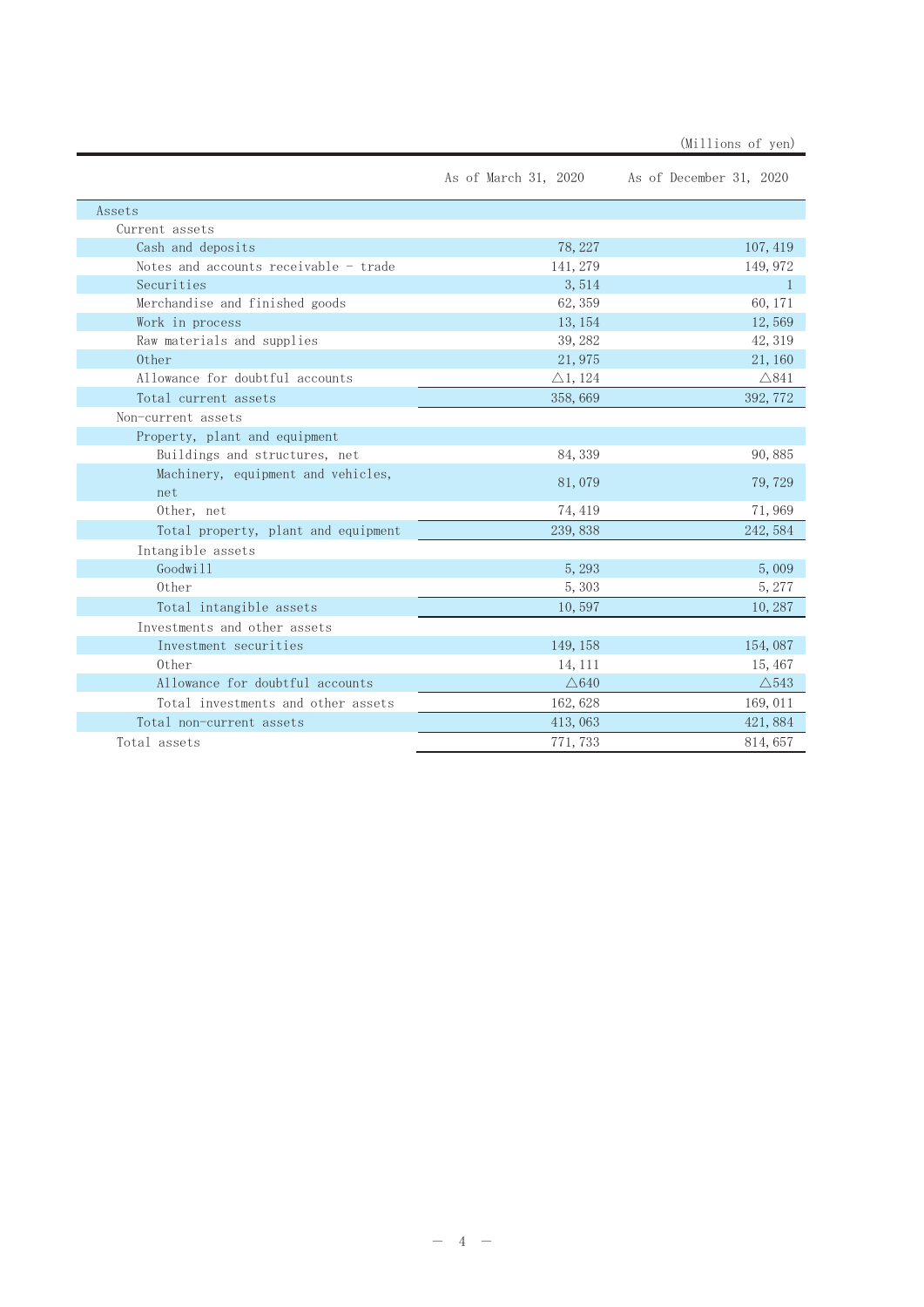|                                         | As of March 31, 2020 | As of December 31, 2020 |
|-----------------------------------------|----------------------|-------------------------|
| Liabilities                             |                      |                         |
| Current liabilities                     |                      |                         |
| Notes and accounts payable - trade      | 70,776               | 78, 204                 |
| Short-term borrowings                   | 33,980               | 39, 107                 |
| Current portion of bonds payable        | 10,000               | 10,000                  |
| Income taxes payable                    | 5,539                | 2,504                   |
| Provisions                              | 6,003                | 3,540                   |
| 0ther                                   | 37, 275              | 41,699                  |
| Total current liabilities               | 163, 574             | 175,056                 |
| Non-current liabilities                 |                      |                         |
| Bonds payable                           |                      | 20,000                  |
| Long-term borrowings                    | 29,043               | 27, 295                 |
| Provisions                              | 3,527                | 1,611                   |
| Retirement benefit liability            | 9,333                | 9,735                   |
| Asset retirement obligations            | 3,560                | 3,592                   |
| 0ther                                   | 14,552               | 17, 201                 |
| Total non-current liabilities           | 60,016               | 79, 435                 |
| Total liabilities                       | 223, 591             | 254, 491                |
| Net assets                              |                      |                         |
| Shareholders' equity                    |                      |                         |
| Share capital                           | 41,970               | 41,970                  |
| Capital surplus                         | 34, 234              | 34, 328                 |
| Retained earnings                       | 439, 701             | 449, 753                |
| Treasury shares                         | $\triangle$ 21,600   | $\triangle$ 21,560      |
| Total shareholders' equity              | 494, 306             | 504, 491                |
| Accumulated other comprehensive income  |                      |                         |
| Valuation difference on available-for-  | 7,789                | 11,895                  |
| sale securities                         |                      |                         |
| Deferred gains or losses on hedges      | $\overline{4}$       | $\triangle$ 806         |
| Foreign currency translation adjustment | $\triangle 6, 701$   | $\triangle$ 8, 450      |
| Remeasurements of defined benefit plans | $\triangle 2,877$    | $\triangle 2,673$       |
| Total accumulated other comprehensive   | $\triangle$ 1,785    | $\triangle 35$          |
| income                                  |                      |                         |
| Non-controlling interests               | 55,619               | 55,709                  |
| Total net assets                        | 548, 141             | 560, 165                |
| Total liabilities and net assets        | 771, 733             | 814, 657                |

(Millions of yen)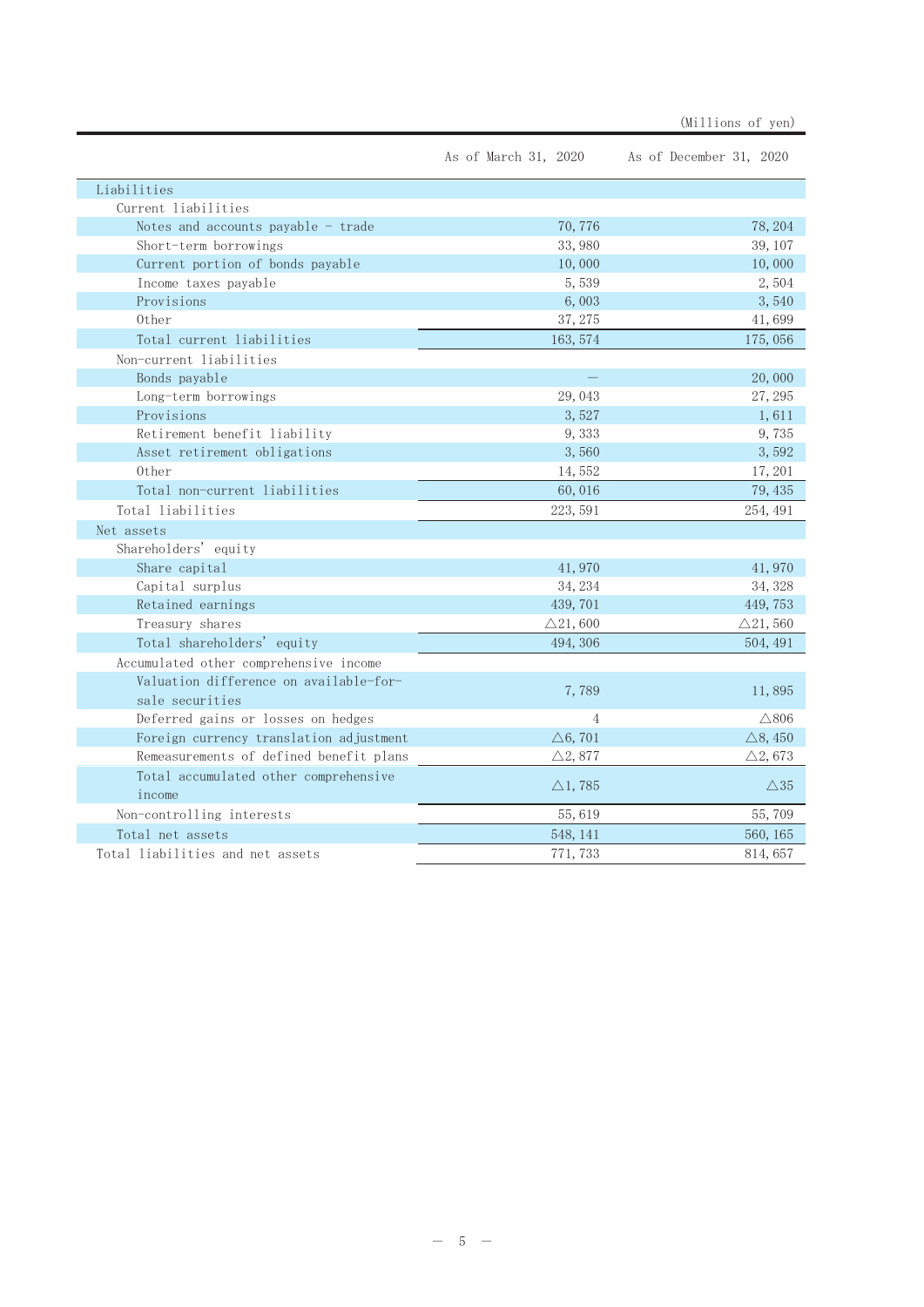|                                                                              |                                        | (Millions of yen)                      |
|------------------------------------------------------------------------------|----------------------------------------|----------------------------------------|
|                                                                              | Nine months ended<br>December 31, 2019 | Nine months ended<br>December 31, 2020 |
| Net sales                                                                    | 463, 971                               | 428, 181                               |
| Cost of sales                                                                | 365, 698                               | 328, 442                               |
| Gross profit                                                                 | 98, 273                                | 99, 739                                |
| Selling, general and administrative expenses                                 | 71,863                                 | 70, 404                                |
| Operating profit                                                             | 26, 409                                | 29, 335                                |
| Non-operating income                                                         |                                        |                                        |
| Interest income                                                              | 420                                    | 270                                    |
| Dividend income                                                              | 2,017                                  | 2,277                                  |
| Rental income                                                                | 1,125                                  | 1,083                                  |
| Share of profit of entities accounted for                                    |                                        |                                        |
| using equity method                                                          |                                        | 3,825                                  |
| 0ther                                                                        | 1,068                                  | 1,437                                  |
| Total non-operating income                                                   | 4,632                                  | 8,894                                  |
| Non-operating expenses                                                       |                                        |                                        |
| Interest expenses                                                            | 725                                    | 589                                    |
| Personnel expenses for seconded employees                                    | 1, 174                                 | 1,064                                  |
| Rental expenses                                                              | 1,160                                  | 1,037                                  |
| Share of loss of entities accounted for                                      | 3, 234                                 |                                        |
| using equity method                                                          |                                        |                                        |
| Other                                                                        | 2, 162                                 | 2, 227                                 |
| Total non-operating expenses                                                 | 8,457                                  | 4,918                                  |
| Ordinary profit                                                              | 22,584                                 | 33, 311                                |
| Extraordinary income                                                         |                                        |                                        |
| Gain on sales of investment securities                                       | 2, 293                                 | 1,496                                  |
| Gain on sales of non-current assets                                          |                                        | 257                                    |
| Compensation income                                                          |                                        | 152                                    |
| Gain on step acquisitions                                                    | 1,016                                  |                                        |
| Insurance claim income                                                       | 564                                    |                                        |
| Total extraordinary income                                                   | 3,874                                  | 1,905                                  |
| Extraordinary losses                                                         |                                        |                                        |
| Impairment loss                                                              |                                        | 373                                    |
| loss compensation                                                            |                                        | 307                                    |
| Provision for loss on guarantees                                             | 439<br>357                             |                                        |
| Loss on disposal of non-current assets<br>Provision for loss on compensation | 220                                    |                                        |
| Accident loss                                                                | 193                                    |                                        |
| Provision for loss on business of                                            |                                        |                                        |
| subsidiaries and associates                                                  | 143                                    |                                        |
| Total extraordinary losses                                                   | 1,353                                  | 681                                    |
| Profit before income taxes                                                   | 25, 105                                | 34,536                                 |
| Income taxes                                                                 | 7,525                                  | 5,779                                  |
| Profit                                                                       | 17,580                                 | 28,756                                 |
| Profit attributable to non-controlling                                       |                                        |                                        |
| interests                                                                    | 2,802                                  | 2,723                                  |
| Profit attributable to owners of parent                                      | 14,778                                 | 26, 033                                |
|                                                                              |                                        |                                        |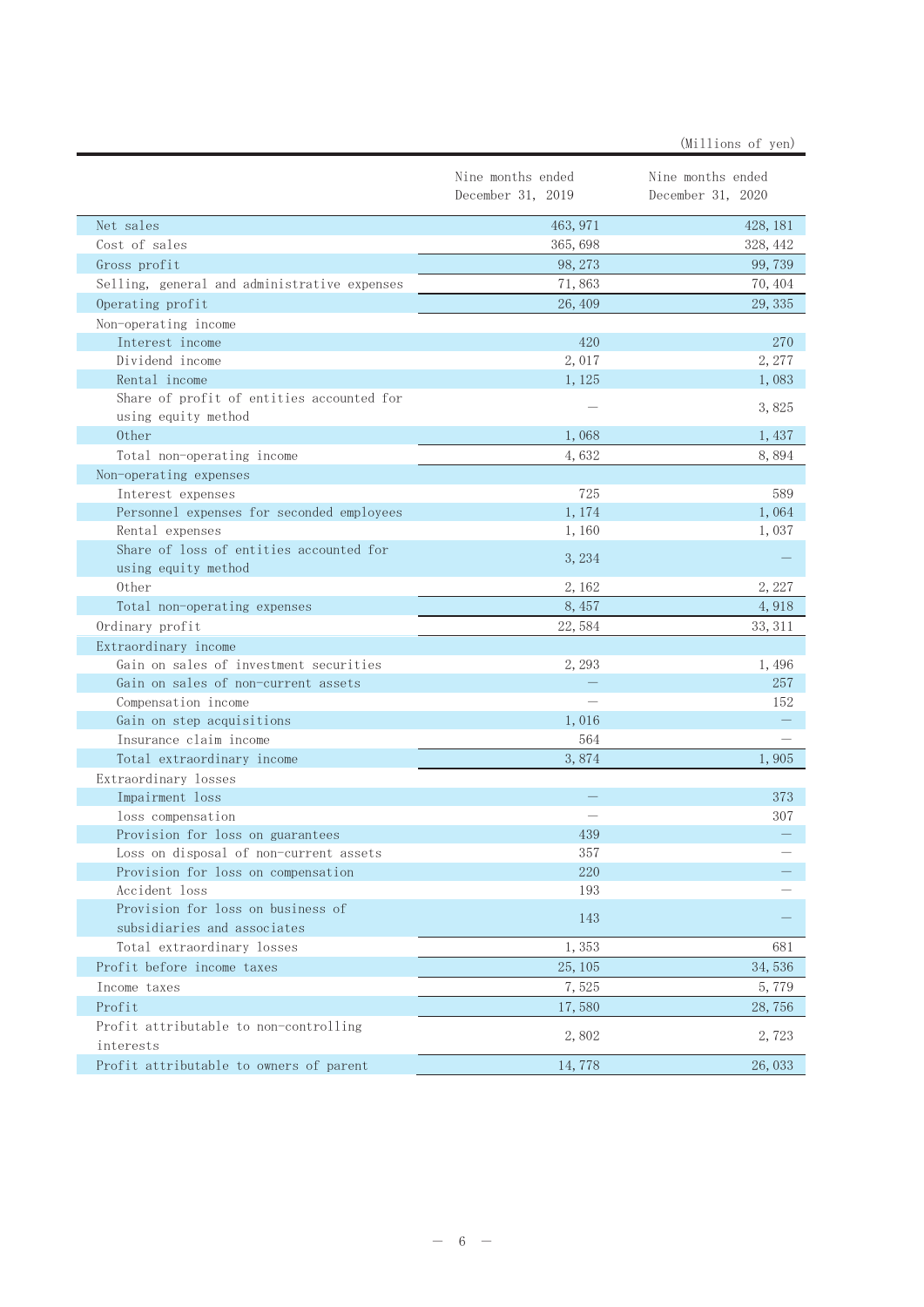|                                                                                         | Nine months ended<br>December 31, 2019 | Nine months ended<br>December 31, 2020 |
|-----------------------------------------------------------------------------------------|----------------------------------------|----------------------------------------|
| Profit                                                                                  | 17,580                                 | 28,756                                 |
| Other comprehensive income                                                              |                                        |                                        |
| Valuation difference on available-for-<br>sale securities                               | 1, 110                                 | 4, 180                                 |
| Deferred gains or losses on hedges                                                      | $\wedge$ 1                             | $\triangle 6$                          |
| Foreign currency translation adjustment                                                 | $\triangle$ 3, 302                     | $\triangle 82$                         |
| Remeasurements of defined benefit plans,<br>net of tax                                  | $\wedge$ 270                           | 241                                    |
| Share of other comprehensive income of<br>entities accounted for using equity<br>method | 2, 108                                 | $\triangle$ 1, 232                     |
| Total other comprehensive income                                                        | $\triangle$ 356                        | 3,100                                  |

(Millions of yen)

 $31,857$ 

29, 375

2,481

| $\triangle$ 356<br>17, 223<br>15,752<br>1,470 |
|-----------------------------------------------|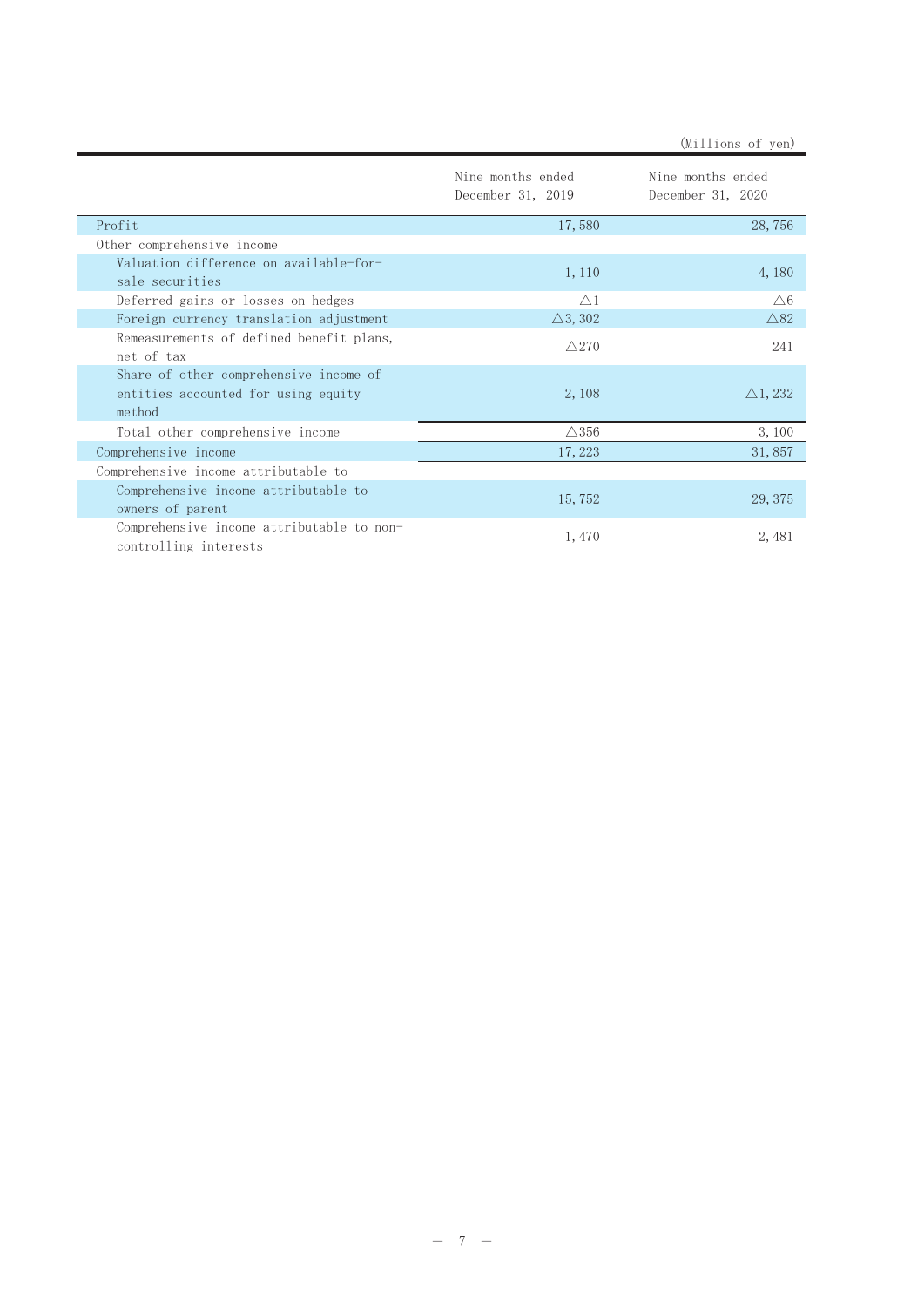| <b>Segment Information</b>          |                                         |                  |                  |        | (Billions of yen, rounded down) |                                  |
|-------------------------------------|-----------------------------------------|------------------|------------------|--------|---------------------------------|----------------------------------|
|                                     |                                         | FY2019<br>$1-3O$ | FY2020<br>$1-3O$ | Change | FY2019<br>Full Year<br>Result   | FY 2020<br>Full Year<br>Forecast |
| Net sales                           |                                         | 463.9            | 428.1            | (35.7) | 613.3                           | 590.0                            |
|                                     | <b>Basic Chemicals</b>                  | 276.8            | 229.4            | (47.4) | 363.8                           | 314.3                            |
|                                     | Specialty Chemicals                     | 192.2            | 194.9            | 2.7    | 255.9                           | 269.3                            |
|                                     | Other and Adjustment                    | (5.0)            | 3.8              | 8.8    | (6.4)                           | 6.3                              |
|                                     | Operating profit                        |                  | 29.3             | 2.9    | 34.2                            | 36.0                             |
|                                     | <b>Basic Chemicals</b>                  | 11.1             | 6.3              | (4.7)  | 11.2                            | 6.1                              |
|                                     | <b>Specialty Chemicals</b>              | 17.1             | 24.5             | 7.3    | 25.5                            | 32.2                             |
|                                     | Other and Adjustment                    | (1.9)            | (1.5)            | 0.3    | (2.5)                           | (2.4)                            |
| Non-operating profit                |                                         | (3.8)            | 3.9              | 7.8    | (3.1)                           | 4.0                              |
| Ordinary profit                     |                                         | 22.5             | 33.3             | 10.7   | 31.1                            | 40.0                             |
|                                     | <b>Basic Chemicals</b>                  | 4.0              | 8.2              | 4.2    | 4.7                             | 8.6                              |
|                                     | Specialty Chemicals                     | 19.3             | 25.7             | 6.3    | 28.1                            | 33.1                             |
|                                     | Other and Adjustment                    | (0.8)            | (0.7)            | 0.0    | (1.8)                           | (1.7)                            |
| Extoraordinary income and loss, net |                                         | 2.5              | 1.2              | (1.2)  | 3.2                             | (2.0)                            |
|                                     | Income before income taxes, etc.        | 25.1             | 34.5             | 9.4    | 34.3                            | 38.0                             |
|                                     | Profit attributable to owners of parent | 14.7             | 26.0             | 11.2   | 21.1                            | 30.0                             |
|                                     |                                         |                  |                  |        |                                 |                                  |

### 䛆reference䛇\*

|                      |                                              | FY2019<br>$1-3Q$ | FY2020<br>$1-3Q$ | Change | FY2019<br>Full Year<br>Result | FY 2020<br>Full Year<br>Forecast |
|----------------------|----------------------------------------------|------------------|------------------|--------|-------------------------------|----------------------------------|
| Net sales            |                                              | 463.9            | 428.1            | (35.7) | 613.3                         | 590.0                            |
|                      | Natural Gas Chemicals                        | 126.7            | 106.3            | (20.3) | 163.7                         | 151.2                            |
|                      | Aromatic Chemicals                           | 153.9            | 127.1            | (26.7) | 201.1                         | 167.5                            |
|                      | Specialty Chemicals                          | 152.5            | 149.9            | (2.5)  | 202.0                         | 206.2                            |
|                      | Information and<br><b>Advanced Materials</b> | 40.8             | 46.9             | 6.0    | 54.8                          | 65.0                             |
|                      | Other and Adjustment                         | (10.1)           | (2.3)            | 7.8    | (8.4)                         | (0.1)                            |
| Operating profit     |                                              | 26.4             | 29.3             | 2.9    | 34.2                          | 36.0                             |
|                      | Natural Gas Chemicals                        | (0.0)            | (2.6)            | (2.6)  | 0.1                           | (2.8)                            |
|                      | Aromatic Chemicals                           | 11.2             | 9.0              | (2.2)  | 11.1                          | 9.0                              |
|                      | <b>Specialty Chemicals</b>                   | 13.1             | 16.3             | 3.1    | 19.9                          | 20.8                             |
|                      | Information and<br><b>Advanced Materials</b> | 3.9              | 8.1              | 4.1    | 5.6                           | 11.3                             |
|                      | Other and Adjustment                         | (1.9)            | (1.5)            | 0.4    | (2.5)                         | (2.4)                            |
| Non-operating profit |                                              | (3.8)            | 3.9              | 7.8    | (3.1)                         | 4.0                              |
| Ordinary profit      |                                              | 22.5             | 33.3             | 10.7   | 31.1                          | 40.0                             |
|                      | Natural Gas Chemicals                        | (6.5)            | (0.4)            | 6.1    | (5.7)                         | 0.2                              |
|                      | Aromatic Chemicals                           | 10.6             | 8.7              | (1.8)  | 10.4                          | 8.3                              |
|                      | Specialty Chemicals                          | 15.0             | 17.3             | 2.2    | 22.3                          | 21.5                             |
|                      | Information and<br><b>Advanced Materials</b> | 4.2              | 8.3              | 4.1    | 5.8                           | 11.5                             |
|                      | Other and Adjustment                         | (0.8)            | (0.7)            | 0.0    | (1.8)                         | (1.7)                            |

\*The figures for FY2020 are reference figures that have been simply rearranged for comparison with the new segment.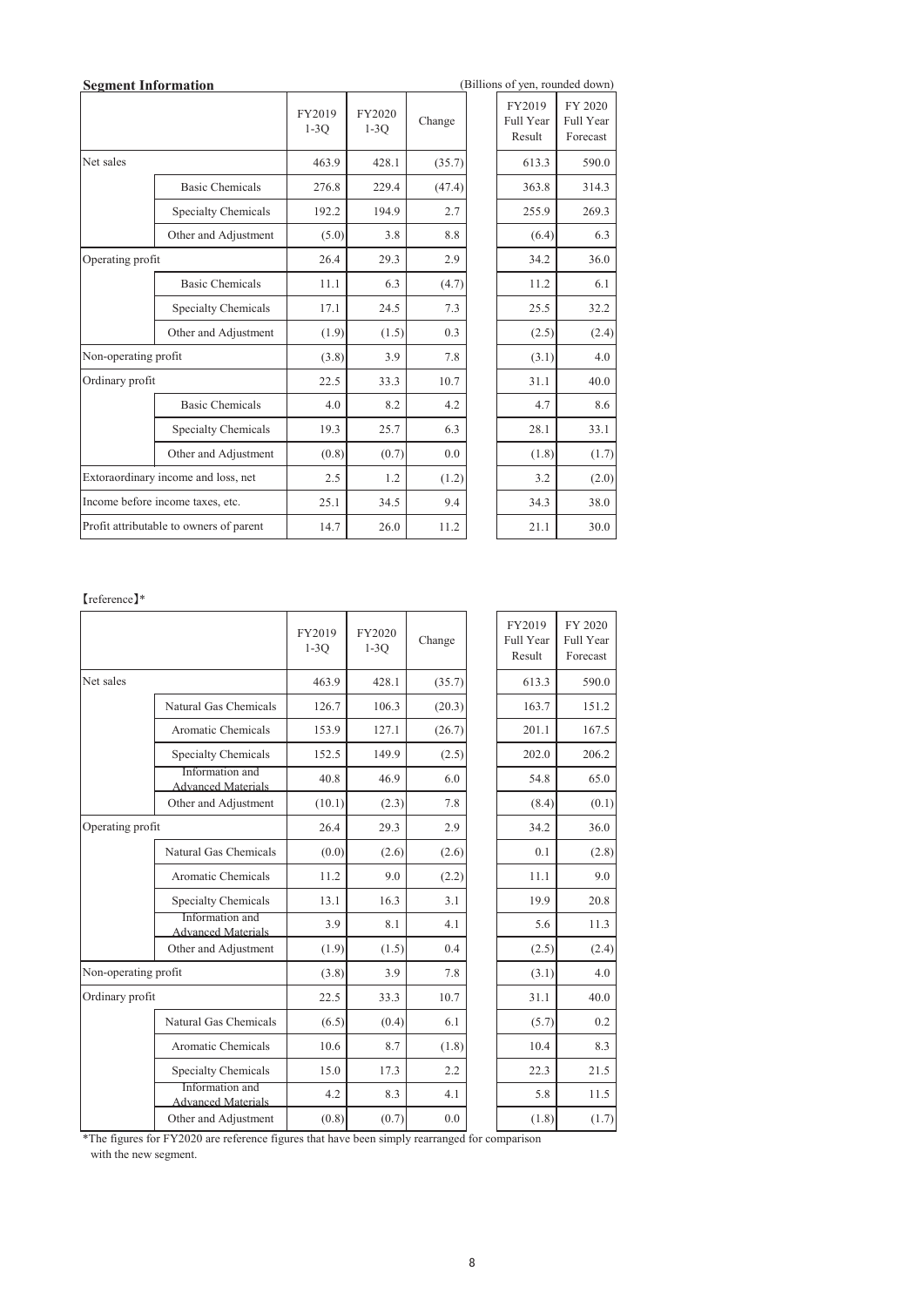## **Other Information 1**

|                                                     |           | FY2016 | FY2017 | FY2018 | FY2019 | FY2020<br>Forecast |
|-----------------------------------------------------|-----------|--------|--------|--------|--------|--------------------|
| <b>Investments</b><br>(Billions of yen)             | Full year | 35.0   | 30.9   | 39.2   | 42.3   | 45.0               |
|                                                     | $1-3O$    | 24.1   | 23.2   | 28.7   | 32.1   | 26.7               |
| Depreciation &<br>amortization<br>(Billions of yen) | Full year | 25.6   | 27.0   | 27.4   | 29.5   | 31.0               |
|                                                     | $1-3O$    | 18.8   | 20.0   | 20.3   | 21.9   | 22.6               |
| R&D expenditures<br>(Billions of yen)               | Full year | 19.2   | 18.9   | 18.6   | 19.6   | 20.5               |
|                                                     | $1-3O$    | 14.2   | 14.2   | 13.8   | 14.0   | 14.9               |
| Number of Staff                                     | Year-end  | 8,034  | 8,009  | 8.276  | 8,954  | 9,252              |
| ROA (Ordinary income)                               |           | 8.4%   | 10.6%  | 8.7%   | 3.9%   | $5.0\%$            |
| ROE (Net income)                                    |           | 12.0%  | 13.6%  | 11.3%  | 4.3%   | $6.0\%$            |

#### **Other Information 2**

|                                                   |                       | FY2016                | FY2017                |                       |                       | FY2018                 | FY2019                |                       | FY2020                |                       |
|---------------------------------------------------|-----------------------|-----------------------|-----------------------|-----------------------|-----------------------|------------------------|-----------------------|-----------------------|-----------------------|-----------------------|
|                                                   |                       | Result                |                       | Result                | Result                |                        | Result                |                       | Result                | Forecast              |
|                                                   | First half            | Second half           | First half            | Second half           |                       | First half Second half | $1-3O$                | 4Q                    | $1-3O$                | 4Q                    |
| <b>Exchange Rate</b><br>(JPY/USD, Average)        | 105                   | 112                   | 111                   | 111                   | 110                   | 112                    | 109                   | 109                   | 106                   | 105                   |
| <b>Exchange Rate</b><br>(JPY/EUR, Average)        | 118                   | 119                   | 126                   | 133                   | 130                   | 127                    | 121                   | 120                   | 122                   | 125                   |
| crude oil (Dubai)<br>(USD/BBL)                    | 43                    | 51                    | 50                    | 62                    | 73                    | 65                     | 64                    | 51                    | 40                    | 50                    |
| Methanol<br>(USD/MT, Asian<br>average spot price) | 230                   | 327                   | 296                   | 381                   | 408                   | 335                    | 265                   | 249                   | 222                   | 330                   |
| Mixed Xylene<br>(USD/MT)                          | 660                   | 680                   | 650                   | 725                   | 845                   | 730                    | 700                   | 590                   | 430                   | 500                   |
| Bisphenol A<br>$(USD/MT)^*$                       | 1,000<br>$\sim$ 1,200 | 1,000<br>$\sim$ 1,400 | 1,100<br>$\sim$ 1,300 | 1,200<br>$\sim$ 1,700 | 1,600<br>$\sim$ 1,900 | 1,200<br>$\sim$ 1,800  | 1,000<br>$\sim$ 1,500 | 1,000<br>$\sim$ 1,400 | 900<br>$\sim$ 2,400   | 1,500<br>$\sim$ 2,400 |
| Polycarbonate<br>$(USD/MT)^*$                     | 2,200<br>$\sim$ 2,500 | 2,400<br>$\sim$ 2,800 | 2,500<br>$\sim$ 2,900 | 2,900<br>$\sim$ 3,900 | 2,700<br>$\sim$ 3,800 | 2,100<br>$\sim$ 2,800  | 1,800<br>$\sim$ 2,300 | 1,600<br>~1,900       | 1,500<br>$\sim$ 3,200 | 2,200<br>$\sim$ 3,000 |

\*Describe the minimum and maximum values during the period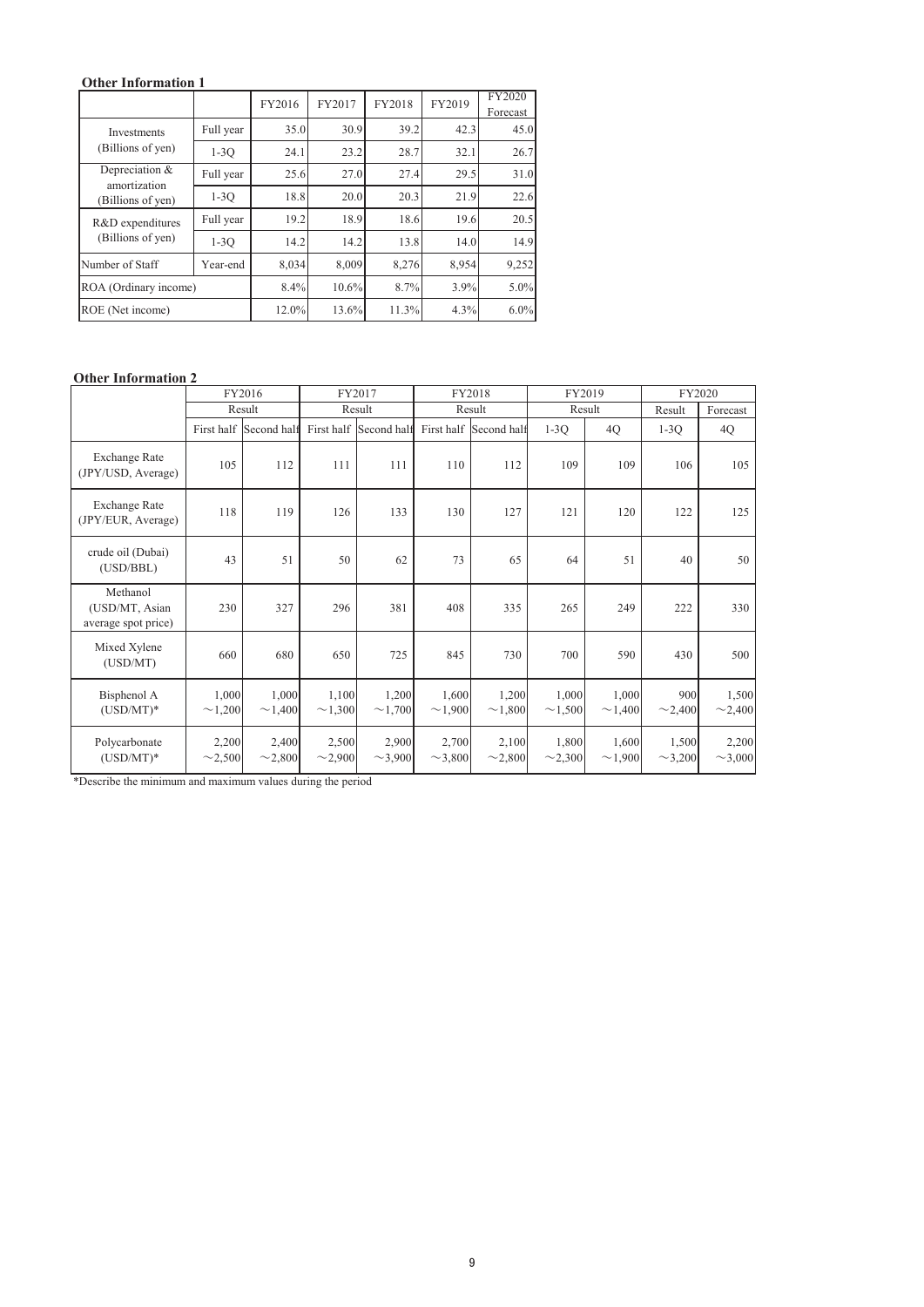#### **Qualitative Information**

## **Consolidated Business Results for This Period Overview of Results**

## Apr.1-Dec.31, 2019 Apr.1-Dec.31, 2020 Change Net sales (35.7) 463.9 428.1 (35.7) Operating income 26.4 29.3 2.9 Ordinary income  $\begin{array}{|c|c|c|c|c|c|c|c|c|} \hline \text{O} & \text{22.5} & \text{33.3} & \text{10.7} \ \hline \end{array}$ Net income attributable to owners of the parent 14.7 26.0 11.2

During the first nine months of the fiscal year ending March 2021 (April 1 – December 31, 2020), the world economy remained harsh due to the global fallout from the novel coronavirus pandemic. Meanwhile, the Japanese economy saw signs of recovery in such aspects as production and exports, but the outlook for the future continues to be unclear due to major resurgences of the virus that emerged in winter.

Against this backdrop, the MGC Group nevertheless saw consistently strong demand for its semiconductor-related products and optical polymers. On the other hand, demand for such offerings as automotive-related products fell in the first half due to the novel coronavirus pandemic, while, at the same time, market prices remained sluggish for general-purpose products. However, the third quarter brought overall recovery in demand, along with upturns in methanol and polycarbonate market prices.

As a result, the MGC Group's net sales decreased year on year due primarily to a drop in the sales volume of general-purpose aromatic chemicals, foamed plastics and engineering plastics, in addition to the lower market prices of general-purpose products.

However, group operating income rose year on year, despite increases in repair and other fixed costs, thanks primarily to growth in the sales volume of semiconductor-related products and optical polymers, lower raw material and fuel prices, and a decrease in selling, general and administrative expenses.

Ordinary income increased due to the higher operating income as well as improvement in equity in earnings of affiliates related to overseas methanol producing companies that reflected the absence of one-off costs (¥7.8 billion) recorded in the same period of the previous fiscal year in connection with a joint venture in Saudi Arabia.

Net income attributable to owners of the parent grew significantly due mainly to the increase in ordinary income and a decrease in tax-related expenses.

Operating results by segment are as described below.

In addition, the MGC Group revised the definition of its reportable segments in the first quarter of the fiscal year ending March 31, 2021. To provide comparative year-on-year segment results, the Group has restated the operating results of the first nine months of the previous fiscal year to reflect the revised segmentation.

(Billions of yen)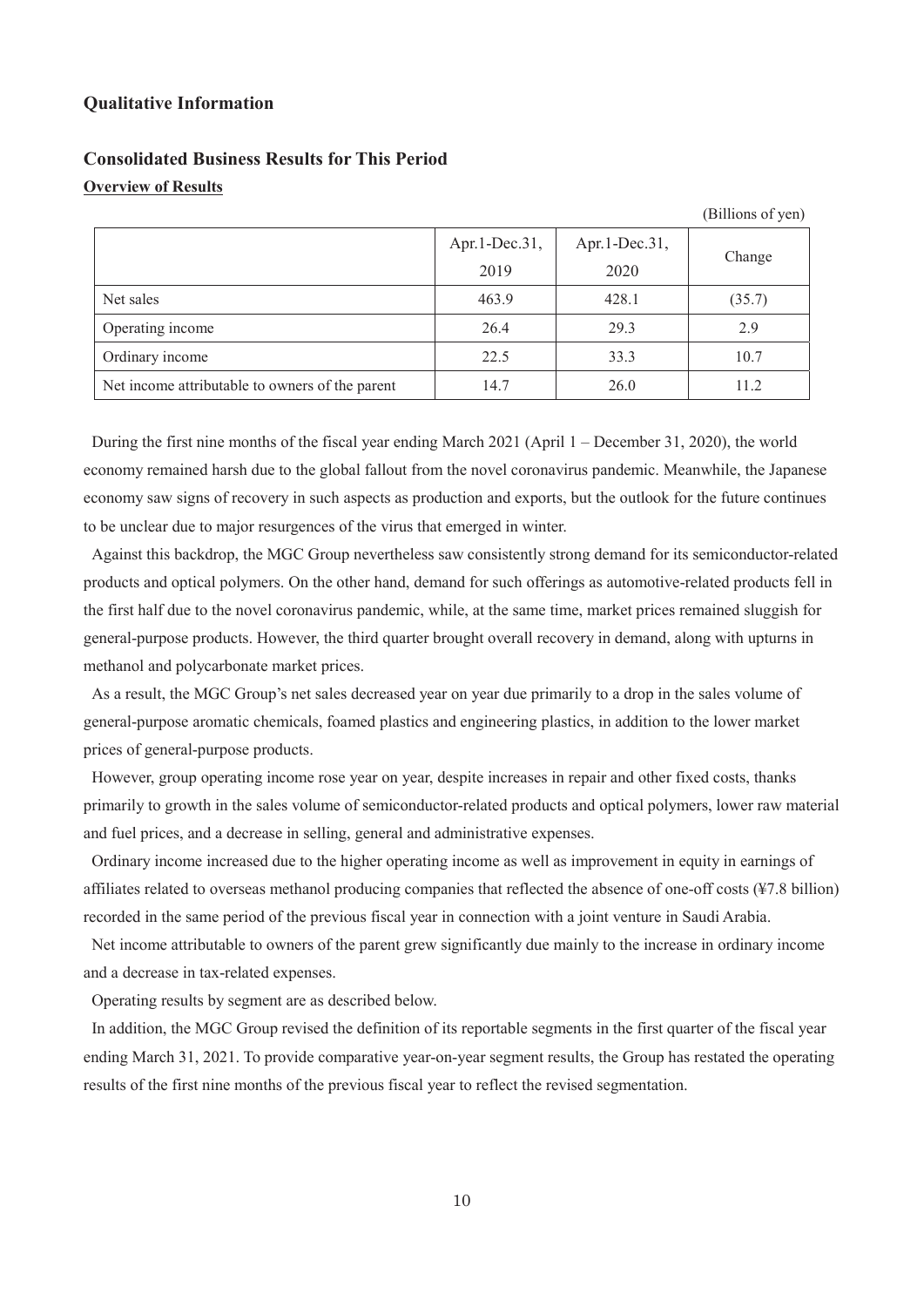#### **Results by Business Segment**

## **Basic Chemicals**

|                  |               |               | (Billions of yen) |  |
|------------------|---------------|---------------|-------------------|--|
|                  | Apr.1-Dec.31, | Apr.1-Dec.31, |                   |  |
|                  | 2019          | 2020          | Change            |  |
| Sales            | 271.7         | 223.8         | (47.8)            |  |
| Operating income | 11.1          | 6.3           | (4.7)             |  |
| Ordinary income  | 4.0           | 8.2           | 4.2               |  |

The methanol business saw a decline in net sales due to a decrease in market prices compared with the same period of the previous fiscal year. However, the third-quarter upturn in methanol market prices caused earnings from this business to improve.

Methanol and ammonia-based chemicals posted a decrease in earnings compared with the same period of the previous fiscal year due mainly to a decline in market prices of MMA-based products and an increase in repair costs.

Specialty aromatic chemical products posted a decrease in earnings compared with the same period of the previous fiscal year, due to lower first-half demand for meta-xylenediamine for housing-related and other applications, despite solid sales of aromatic aldehydes.

General-purpose aromatic chemical products suffered decreases in net sales and earnings compared with the same period of the previous fiscal year. This was, despite lower raw material and fuel prices, mainly attributable to sluggish sales volumes of purified isophthalic acid and meta-xylene, as well as lower sales prices of these offerings.

Foamed plastics posted a slight decrease in earnings compared with the same period of the previous fiscal year. This was mainly attributable to significantly lower first-half demand in the automotive industry, despite the industry's third-quarter recovery in sales and growing product demand associated with food packaging and civil engineering..